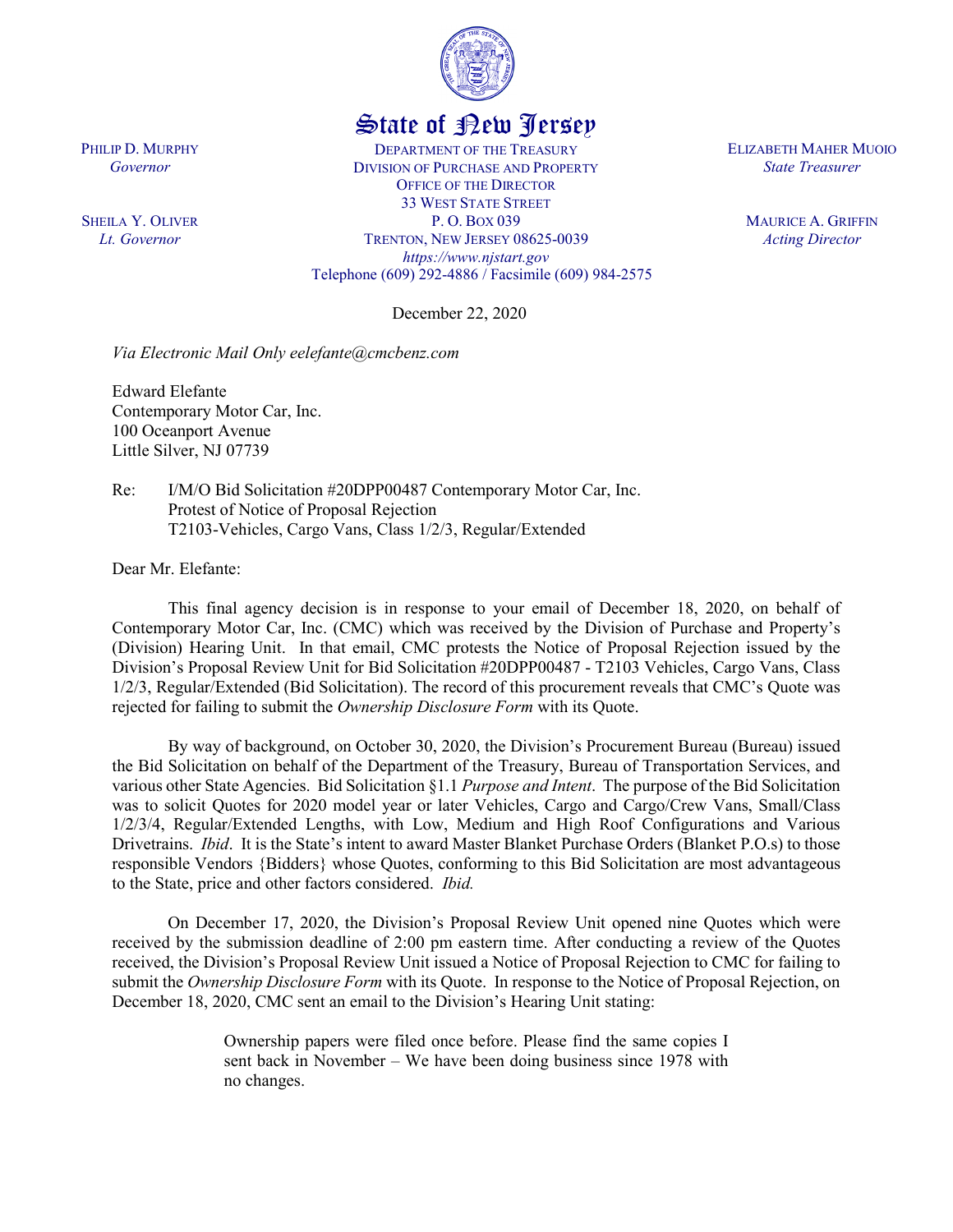We are a federal government contractor in excellent standing for 4 years. To exclude us over missing papers siting who the owner is nuts, it's on file everywhere in NJ and we again sent it in November losing them is serious.

We are also a loyal NJ Company here for 42 years.

Find enclosed again the papers we submitted including ownership papers.

We also have New Jersey vendor ID # V0007406. Don't you need to be approved to get that?

With the protest, CMC included a 17-page document, which it purports is the submitted Quote.

In consideration of CMC's protest, I have reviewed the record of this procurement, including the Bid Solicitation, CMC's Quote and protest, the relevant statutes, regulations and case law. The review of the record has provided me with the information necessary to determine the facts of this matter and to render an informed final agency decision on the merits of the protest.

The Division's administrative regulations that govern the advertised procurement process establish certain requirements that must be met in order for a Quote to be accepted. Those regulations provide in relevant part that:

> (a) In order to be eligible for consideration for award of contract, the bidder's proposal shall<sup> $\perp$ </sup> conform to the following requirements or be subject to designation as a non-responsive proposal for non-compliance:

4. Contain all RFP-required certifications, forms, and attachments, completed and signed as required. An RFP may designate certain forms and/or certifications that need not be included in the bidder's proposal but that must be provided by a successful bidder upon request prior to an award of contract;

[N.J.A.C. 17:12-2.2(a), emphasis added.]

…

l

If the requirements of N.J.A.C. 17:12-2.2 are not met, a Quote must be rejected. This regulation mandates stringent enforcement to maintain the equal footing of all Vendors {Bidders} and to ensure the integrity of the State's bidding process.

The subject procurement was comprised of the Bid Solicitation, other documents and mandatory forms which were specifically addressed in Bid Solicitation Section 4.0 *Quote Preparation and Submission* which states in pertinent part:

> Vendor's {Bidder's} failure to complete, sign and submit the forms in Section 4.4.1.2 shall be cause to reject its Quote as non-responsive.

> [Bid Solicitation § 4.4.1.2 *NJ Standard Bid Solicitation Forms Required With The Quote*.]

<span id="page-1-0"></span><sup>1</sup> "Shall - Denotes that which is a mandatory requirement." Bid Solicitation Section 2.2 *General Definitions*.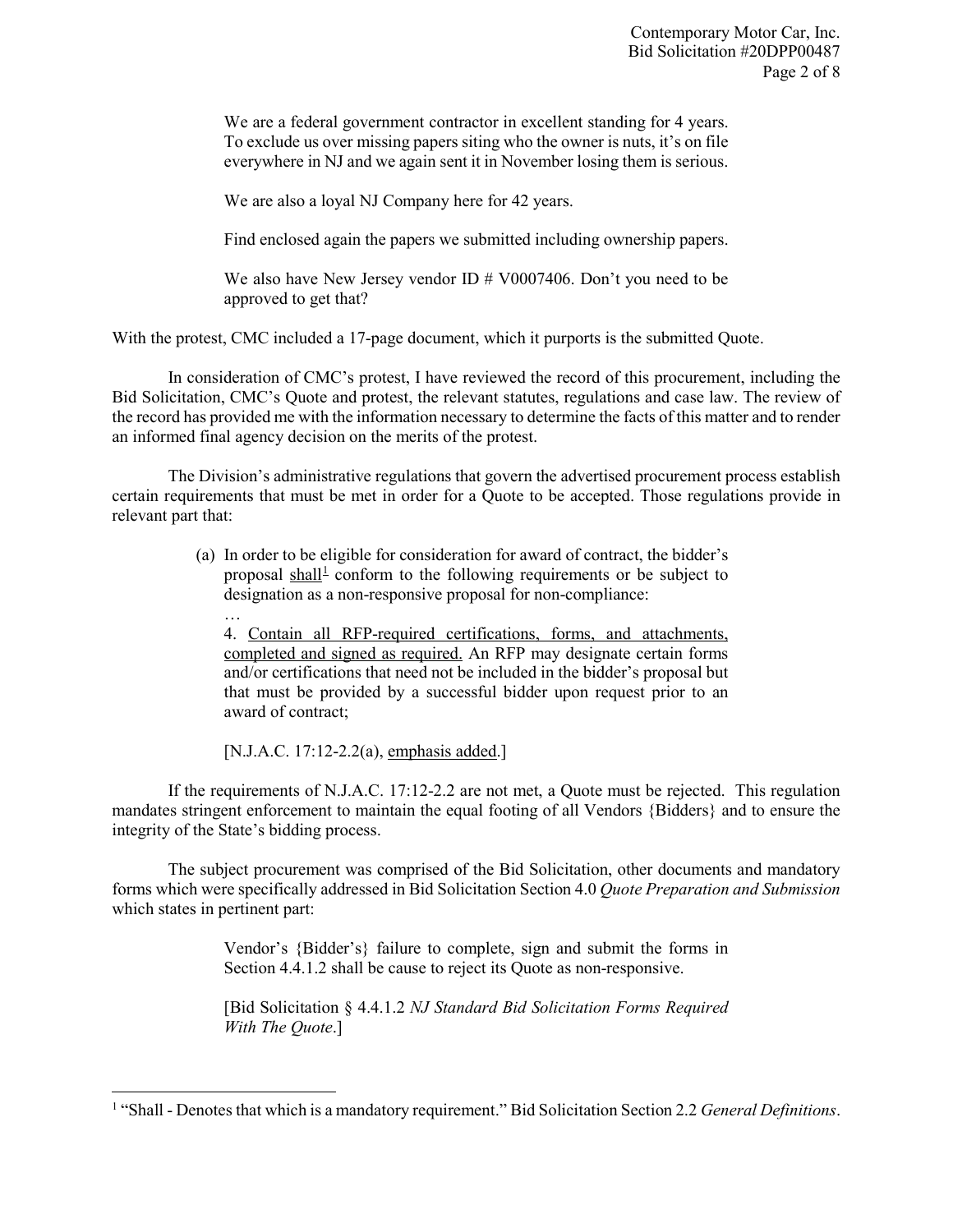Among those forms required to be submitted with the Quote is the *Ownership Disclosure Form.*  With respect to ownership, the New Jersey Legislature, in implementing N.J.S.A. 52:25-24.2, mandated that a Vendor {Bidder} must supply its ownership information, prior to or with its Quote, to be eligible to enter into a Blanket P.O. with the State. N.J.SA. 52:25-24.2 states, in pertinent part:

> No corporations, partnership, or limited liability company shall be awarded any [Blanket P.O] nor shall any agreement be entered into for the performance of any work or the furnishing of any materials or supplies, the cost of which is to be paid with or out of any public funds, by the State, or any county, municipality or school district, or any subsidiary agency of the State, or of any county, municipality or school district, or by any authority, board, or commission which exercises governmental functions, unless prior to the receipt of the bid or accompanying the bid, of said corporation, said partnership, or said limited liability company there is submitted a statement setting for the names and addresses of all stockholders in the corporation who own 10 percent or more of its stock, of any class, or of all individual partners in the partnership who own a 10 percent or greater interest therein, or of all members in the limited liability company who own a 10 percent or greater interest therein as the case may be, shall also be listed. The disclosure shall be continued until names and addresses of every noncorporate stockholder, and individual partner, and member exceeding the 10 percent ownership criteria established in this act, has been listed.

The *Ownership Disclosure Form* is specifically discussed in Bid Solicitation Section § 4.4.1.2.1 which states:

> Pursuant to N.J.S.A. 52:25-24.2, in the event the Vendor {Bidder} is a corporation, partnership or limited liability company, the Vendor {Bidder} must complete an Ownership Disclosure Form.

> A current completed Ownership Disclosure Form must be received prior to or accompany the submitted Quote. A Vendor's {Bidder's} failure to submit the completed and signed form with its Quote will result in the rejection of the Quote as non-responsive and preclude the award of a Blanket P.O. to said Vendor {Bidder} unless the Division has on file a signed and accurate Ownership Disclosure Form dated and received no more than six (6) months prior to the Quote submission deadline for this procurement. If any ownership change has occurred within the last six (6) months, a new Ownership Disclosure Form must be completed, signed and submitted with the Quote.

> In the alternative, to comply with this section, a Vendor {Bidder} with any direct or indirect parent entity which is publicly traded may submit the name and address of each publicly traded entity and the name and address of each person that holds a 10 percent or greater beneficial interest in the publicly traded entity as of the last annual filing with the federal Securities and Exchange Commission or the foreign equivalent, and, if there is any person that holds a 10 percent or greater beneficial interest, also shall submit links to the websites containing the last annual filings with the federal Securities and Exchange Commission or the foreign equivalent and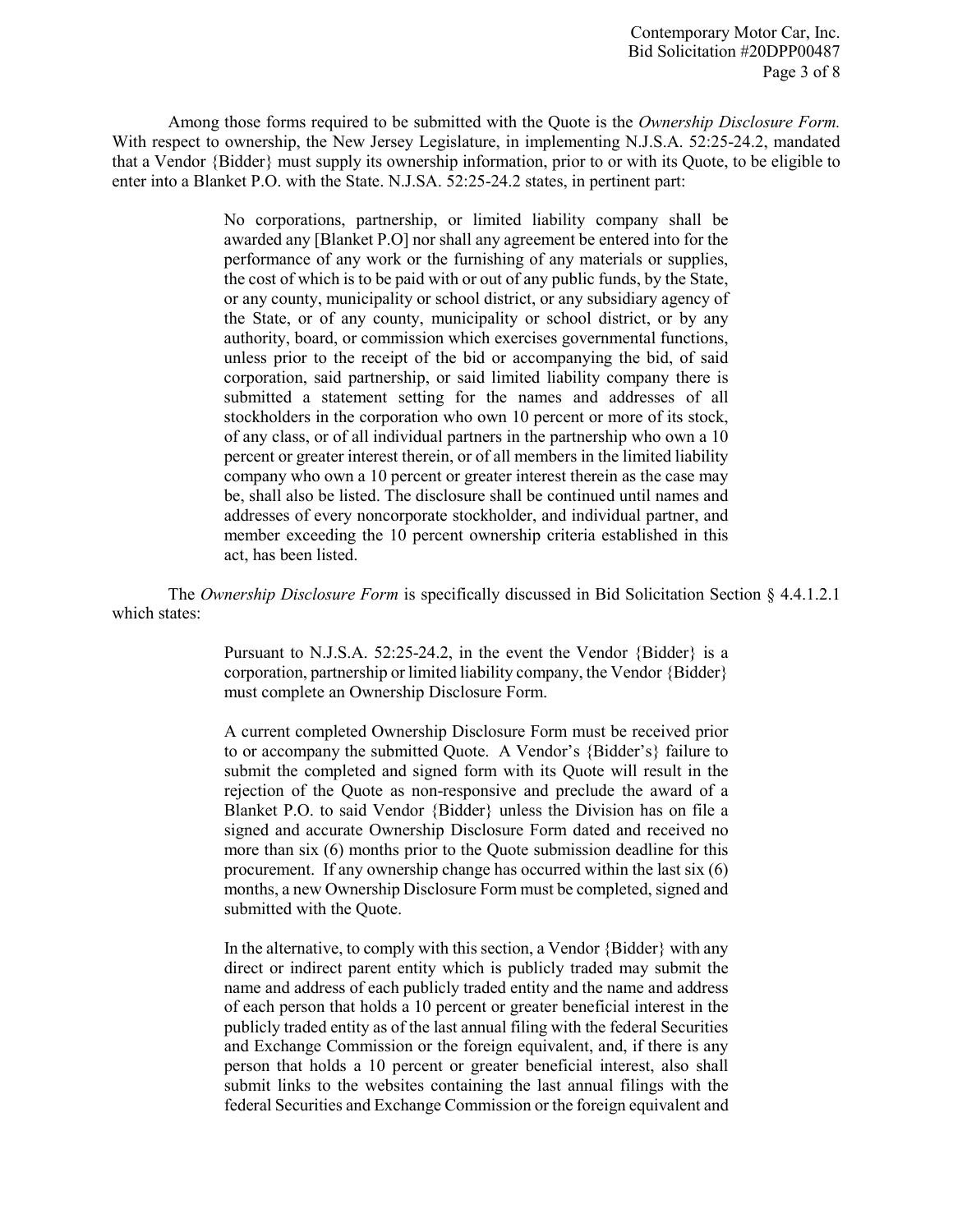the relevant page numbers of the filings that contain the information on each person that holds a 10 percent or greater beneficial interest. N.J.S.A. 52:25-24.2.

Vendors {Bidders} using *NJSTART* to submit a Quote shall make the appropriate certification on the "Maintain Terms and Categories" Tab within its profile by checking the applicable box and, if required, completing and attaching the shortened Ownership Disclosure Form. Vendors {Bidders} not using *NJSTART* to submit a Quote must complete the full Ownership Disclosure Form located on the Division's website.

Vendors {Bidders} may refer to the QRGs "Vendor Forms" and "Attaching Files" for instructions on submitting the forms required by this section of the Bid Solicitation through *NJSTART*. Vendors {Bidders} may also refer to the QRG "Vendor Categories and Certifications" for additional instructions on completing shortened versions of required forms by completing certifications on the "Maintain Terms and Categories" Tab within its profile in *NJSTART*. QRGs are located on the NJSTART Vendor Support Page.

Vendors {Bidders} utilizing *NJSTART* should designate one version of the Ownership Disclosure Form as the Primary Form. In the event that a Vendor {Bidder} fails to attach an Ownership Disclosure Form, or the attached Ownership Disclosure Form is deemed deficient, the Division may access the Primary Form and consider it as part of the Quote. Note: The Primary Form must have a Date Created within six (6) months of the Quote submission deadline to be considered valid.

In order to make this process of certifying easier, the Division provides to the bidding community the *Ownership Disclosure Form* to be completed in order for Vendor {Bidder} to comply with the statutory requirements. As an alternative to submission of the *Ownership Disclosure Form,* as noted in Bid Solicitation § 4.4.1.2.1 above, Vendors {Bidders} using *NJSTART* to submit a Quote are required to make the appropriate certification regarding investment activities in Iran on the "Maintain Terms and Categories" Tab within its profile.

A review of the record of this procurement reveals that on December 17, 2020, CMC submitted Quote No. 00005158.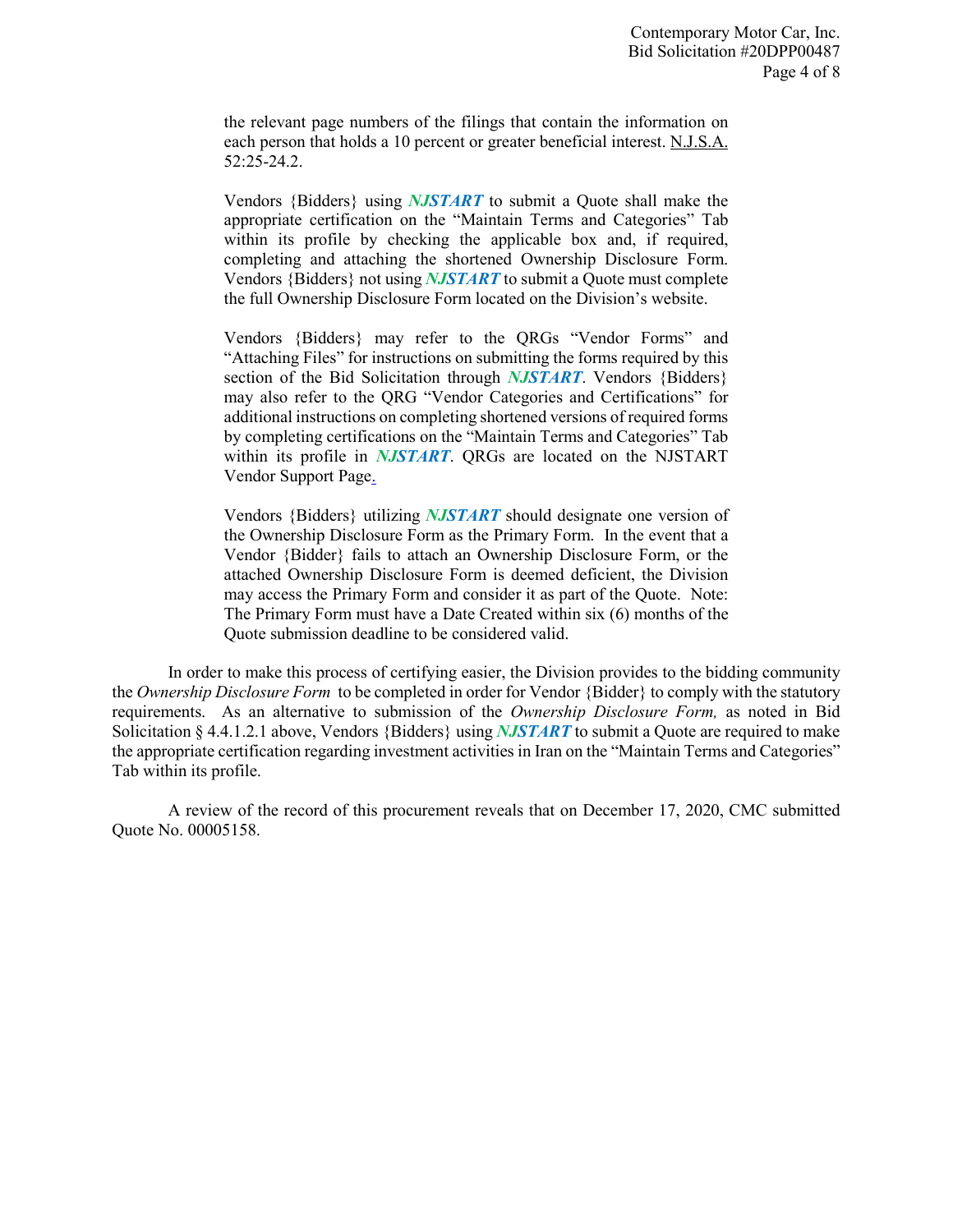|                                                                                                                                                                                                                                                                                                                                                                                                                                                                                                                                                                                                                 | Quote 00005158 - contemporary motor car                                                                                                                                                                                                                                                                                                                                                                                                                                                                                                                                                                                                                                                                                                                                                                    |                                                              |                                             |                                                                       |                          |               |                        |
|-----------------------------------------------------------------------------------------------------------------------------------------------------------------------------------------------------------------------------------------------------------------------------------------------------------------------------------------------------------------------------------------------------------------------------------------------------------------------------------------------------------------------------------------------------------------------------------------------------------------|------------------------------------------------------------------------------------------------------------------------------------------------------------------------------------------------------------------------------------------------------------------------------------------------------------------------------------------------------------------------------------------------------------------------------------------------------------------------------------------------------------------------------------------------------------------------------------------------------------------------------------------------------------------------------------------------------------------------------------------------------------------------------------------------------------|--------------------------------------------------------------|---------------------------------------------|-----------------------------------------------------------------------|--------------------------|---------------|------------------------|
| General<br>Items                                                                                                                                                                                                                                                                                                                                                                                                                                                                                                                                                                                                | <b>Ouestions</b>                                                                                                                                                                                                                                                                                                                                                                                                                                                                                                                                                                                                                                                                                                                                                                                           | Subcontractors Terms & Conditions                            | Attachments(1)<br>Preference<br>Evaluations | Reminders<br>Summary                                                  |                          |               |                        |
|                                                                                                                                                                                                                                                                                                                                                                                                                                                                                                                                                                                                                 |                                                                                                                                                                                                                                                                                                                                                                                                                                                                                                                                                                                                                                                                                                                                                                                                            |                                                              |                                             |                                                                       |                          |               |                        |
|                                                                                                                                                                                                                                                                                                                                                                                                                                                                                                                                                                                                                 |                                                                                                                                                                                                                                                                                                                                                                                                                                                                                                                                                                                                                                                                                                                                                                                                            |                                                              |                                             |                                                                       |                          |               |                        |
| <b>Header Information</b>                                                                                                                                                                                                                                                                                                                                                                                                                                                                                                                                                                                       |                                                                                                                                                                                                                                                                                                                                                                                                                                                                                                                                                                                                                                                                                                                                                                                                            |                                                              |                                             |                                                                       |                          |               |                        |
| Ouote #:                                                                                                                                                                                                                                                                                                                                                                                                                                                                                                                                                                                                        |                                                                                                                                                                                                                                                                                                                                                                                                                                                                                                                                                                                                                                                                                                                                                                                                            | 00005158                                                     | Bld #:                                      | 20DPP00487                                                            | Status:                  |               | Submitted              |
| Organization:                                                                                                                                                                                                                                                                                                                                                                                                                                                                                                                                                                                                   |                                                                                                                                                                                                                                                                                                                                                                                                                                                                                                                                                                                                                                                                                                                                                                                                            | Division of Purchase and Property                            |                                             |                                                                       |                          |               |                        |
| <b>Description:</b>                                                                                                                                                                                                                                                                                                                                                                                                                                                                                                                                                                                             |                                                                                                                                                                                                                                                                                                                                                                                                                                                                                                                                                                                                                                                                                                                                                                                                            | T2103-Vehicles, Cargo Vans, Class<br>1/2/3, Regular/Extended | <b>Delivery Days:</b>                       | $\circ$                                                               | <b>Discount Percent:</b> |               | 0.0                    |
| <b>Bld Flag:</b>                                                                                                                                                                                                                                                                                                                                                                                                                                                                                                                                                                                                |                                                                                                                                                                                                                                                                                                                                                                                                                                                                                                                                                                                                                                                                                                                                                                                                            | <b>Yes</b>                                                   | <b>Alternate Bld:</b>                       | <b>No</b>                                                             | <b>Shipping Terms:</b>   |               | F.O.B., Destination    |
| <b>Freight Terms:</b>                                                                                                                                                                                                                                                                                                                                                                                                                                                                                                                                                                                           |                                                                                                                                                                                                                                                                                                                                                                                                                                                                                                                                                                                                                                                                                                                                                                                                            |                                                              |                                             |                                                                       |                          |               |                        |
| <b>Ship Via Terms:</b>                                                                                                                                                                                                                                                                                                                                                                                                                                                                                                                                                                                          |                                                                                                                                                                                                                                                                                                                                                                                                                                                                                                                                                                                                                                                                                                                                                                                                            |                                                              | <b>Payment Term:</b>                        | Not Applicable                                                        |                          |               |                        |
| <b>Promised Date</b>                                                                                                                                                                                                                                                                                                                                                                                                                                                                                                                                                                                            |                                                                                                                                                                                                                                                                                                                                                                                                                                                                                                                                                                                                                                                                                                                                                                                                            |                                                              | <b>Info Contact:</b>                        | Edward Elefante 100 oceanport Ave Little Silver NJ 07739 732-224-5055 | <b>Ouote Total</b>       |               | \$1.00                 |
| Comment:                                                                                                                                                                                                                                                                                                                                                                                                                                                                                                                                                                                                        |                                                                                                                                                                                                                                                                                                                                                                                                                                                                                                                                                                                                                                                                                                                                                                                                            | addtional vehicles for sec 6.7.11.12 on second spreadsheet   |                                             |                                                                       |                          |               |                        |
| <b>Date Last Updated:</b>                                                                                                                                                                                                                                                                                                                                                                                                                                                                                                                                                                                       |                                                                                                                                                                                                                                                                                                                                                                                                                                                                                                                                                                                                                                                                                                                                                                                                            | 12/17/2020 12:41:50 PM                                       | <b>User Last Updated:</b>                   | <b>Edward Elefante</b>                                                | <b>User Created:</b>     |               | <b>Edward Elefante</b> |
| <b>Print format:</b>                                                                                                                                                                                                                                                                                                                                                                                                                                                                                                                                                                                            |                                                                                                                                                                                                                                                                                                                                                                                                                                                                                                                                                                                                                                                                                                                                                                                                            | Ouote                                                        |                                             |                                                                       |                          |               |                        |
|                                                                                                                                                                                                                                                                                                                                                                                                                                                                                                                                                                                                                 |                                                                                                                                                                                                                                                                                                                                                                                                                                                                                                                                                                                                                                                                                                                                                                                                            | Vendor accepts the terms & conditions with no exceptions.    |                                             |                                                                       |                          |               |                        |
| <b>Bid Acknowledgements:</b>                                                                                                                                                                                                                                                                                                                                                                                                                                                                                                                                                                                    |                                                                                                                                                                                                                                                                                                                                                                                                                                                                                                                                                                                                                                                                                                                                                                                                            |                                                              |                                             |                                                                       |                          |               |                        |
| Document                                                                                                                                                                                                                                                                                                                                                                                                                                                                                                                                                                                                        |                                                                                                                                                                                                                                                                                                                                                                                                                                                                                                                                                                                                                                                                                                                                                                                                            |                                                              |                                             | Amendment Note                                                        |                          | Notifications | Acknowledged Date/Time |
| Amendment                                                                                                                                                                                                                                                                                                                                                                                                                                                                                                                                                                                                       | Attachment File Changes: Header 1. File T2103 20DPP00487 Bid Amendment 1.docx: File 'T2103 20DPP00487 Bid Amendment 1.docx' added . 2. File 'T2103 20DPP00487 Revised Bid Solicitation 12.1.20.docx: File 'T2103 20DPP00487<br>At bld<br>12/09/2020 11:35:59 AM<br>Revised Bid Solicitation 12.1.20.docx' added<br>acknowledgement                                                                                                                                                                                                                                                                                                                                                                                                                                                                         |                                                              |                                             |                                                                       |                          |               |                        |
| Amendment<br>$\overline{2}$                                                                                                                                                                                                                                                                                                                                                                                                                                                                                                                                                                                     | At bld<br>Header 1. Bid Opening Date changed from "12/16/2020 02:00:59 PM" to "12/17/2020 02:00:59 PM". Attachment File Changes: Header 1. File 'T2103 20DPP00487 Bid Solicitation 10.30.20.docx': File 'T2103 20DPP00487 Bid Solicitati<br>12/09/2020 11:35:59 AM<br>10.30.20.docx' deleted . 2. File 'T2103 20DPP00487 Bild Amendment 1.docx': File 'T2103 20DPP00487 Bid Amendment 1.docx' deleted . 3. File 'T2103 20DPP00487 Revised Bid Solicitation 12.1.20.docx': File 'T2103 20DPP00487 Rev<br>acknowledgement<br>Solicitation 12.1.20.docy' deleted . 4. Rie 'T2103 20DPP00487 Bid Amendment 1 12.3.20.docy': Rie 'T2103 20DPP00487 Bid Amendment 1 12.3.20.docy' added . 5. Rie 'T2103 20DPP00487 Bid Solicitation 12.3.20.docy': Rie 'T2103<br>20DPP00487 Bld Solicitation 12.3.20.docx' added |                                                              |                                             |                                                                       |                          |               |                        |
| At bld<br>Amendment<br>Attachment File Changes: Header 1. File T2103 20DPP00487 Bid Amendment 112.3.20.docx: File T2103 20DPP00487 Bid Amendment 112.3.20.docx: deleted . 2. File T2103 20DPP00487 Bid Solicitation 12.3.20.docx: File T2103<br>12/09/2020 11:35:59 AM<br>20DPP00487 Bid Solicitation 12.3.20.docx deleted . 3. File 'T2103 20DPP00487 Bid Amendment 1 12.3.20~4.docx File 'T2103 20DPP00487 Bid Amendment 1 12.3.20~4.docx added . 4. File 'T2103 20DPP00487 Bid Solicitation<br>acknowledgement<br><b>B</b><br>12.3.20~4.docx': File 'T2103 20DPP00487 Bid Solicitation 12.3.20~4.docx' added |                                                                                                                                                                                                                                                                                                                                                                                                                                                                                                                                                                                                                                                                                                                                                                                                            |                                                              |                                             |                                                                       |                          |               |                        |
| <b>Attachments</b>                                                                                                                                                                                                                                                                                                                                                                                                                                                                                                                                                                                              |                                                                                                                                                                                                                                                                                                                                                                                                                                                                                                                                                                                                                                                                                                                                                                                                            |                                                              |                                             |                                                                       |                          |               |                        |
| <b>Agency Files:</b>                                                                                                                                                                                                                                                                                                                                                                                                                                                                                                                                                                                            |                                                                                                                                                                                                                                                                                                                                                                                                                                                                                                                                                                                                                                                                                                                                                                                                            |                                                              |                                             |                                                                       |                          |               |                        |
| <b>Agency Forms:</b>                                                                                                                                                                                                                                                                                                                                                                                                                                                                                                                                                                                            |                                                                                                                                                                                                                                                                                                                                                                                                                                                                                                                                                                                                                                                                                                                                                                                                            |                                                              |                                             |                                                                       |                          |               |                        |
| <b>Vendor Files:</b>                                                                                                                                                                                                                                                                                                                                                                                                                                                                                                                                                                                            |                                                                                                                                                                                                                                                                                                                                                                                                                                                                                                                                                                                                                                                                                                                                                                                                            | <b>BID 20DPP00487</b>                                        |                                             |                                                                       |                          |               |                        |
| <b>Vendor Forms:</b>                                                                                                                                                                                                                                                                                                                                                                                                                                                                                                                                                                                            |                                                                                                                                                                                                                                                                                                                                                                                                                                                                                                                                                                                                                                                                                                                                                                                                            |                                                              |                                             |                                                                       |                          |               |                        |
|                                                                                                                                                                                                                                                                                                                                                                                                                                                                                                                                                                                                                 |                                                                                                                                                                                                                                                                                                                                                                                                                                                                                                                                                                                                                                                                                                                                                                                                            |                                                              |                                             |                                                                       |                          |               |                        |

A review of CMC's submitted Quote No. 00005158 shows that CMC did not upload the *Ownership Disclosure Form* with its Quote. As shown on the screenshot below, CMC only uploaded one document to its Quote. That document was the State-Supplied Price Sheet.

| Quote 00005158 - contemporary motor car |                                                                                                                 |  |                                                    |             |  |  |  |              |       |                        |                      |
|-----------------------------------------|-----------------------------------------------------------------------------------------------------------------|--|----------------------------------------------------|-------------|--|--|--|--------------|-------|------------------------|----------------------|
| General<br>Items                        | Attachments(1) Evaluations<br>Preference Reminders Summary<br>Terms & Conditions<br>Questions<br>Subcontractors |  |                                                    |             |  |  |  |              |       |                        |                      |
| <b>Files</b>                            |                                                                                                                 |  |                                                    |             |  |  |  |              |       |                        |                      |
|                                         |                                                                                                                 |  |                                                    |             |  |  |  |              |       |                        |                      |
|                                         | Name                                                                                                            |  |                                                    | Description |  |  |  | Confidential | Order | Attached By            | <b>Attached Date</b> |
| <b>BID 20DPP00487</b>                   | (view details)                                                                                                  |  | ATTACHED FILE WITH ADDTIONAL BID FOR SEC 6,7,11,12 |             |  |  |  | ✓            | ۰     | <b>Edward Elefante</b> | 12/17/2020           |
|                                         |                                                                                                                 |  |                                                    |             |  |  |  |              |       |                        |                      |
|                                         | <b>Forms</b>                                                                                                    |  |                                                    |             |  |  |  |              |       |                        |                      |
| <b>No Form Attachments</b>              |                                                                                                                 |  |                                                    |             |  |  |  |              |       |                        |                      |
|                                         | Save & Continue<br>Close Window                                                                                 |  |                                                    |             |  |  |  |              |       |                        |                      |
|                                         | Copyright © 2020 Periscope Holdings, Inc. - All Rights Reserved.                                                |  |                                                    |             |  |  |  |              |       |                        |                      |

As an alternative to the submission of the *Ownership Disclosure Form*, as noted in Bid Solicitation Section 4.4.1.2.1 above, Vendors {Bidders} using *NJSTART* to submit a Quote are required to make the appropriate certification regarding ownership disclosure on the "Maintain Terms and Categories" Tab within its profile. With respect to ownership, Vendors {Bidders} are able to select one of the following descriptors: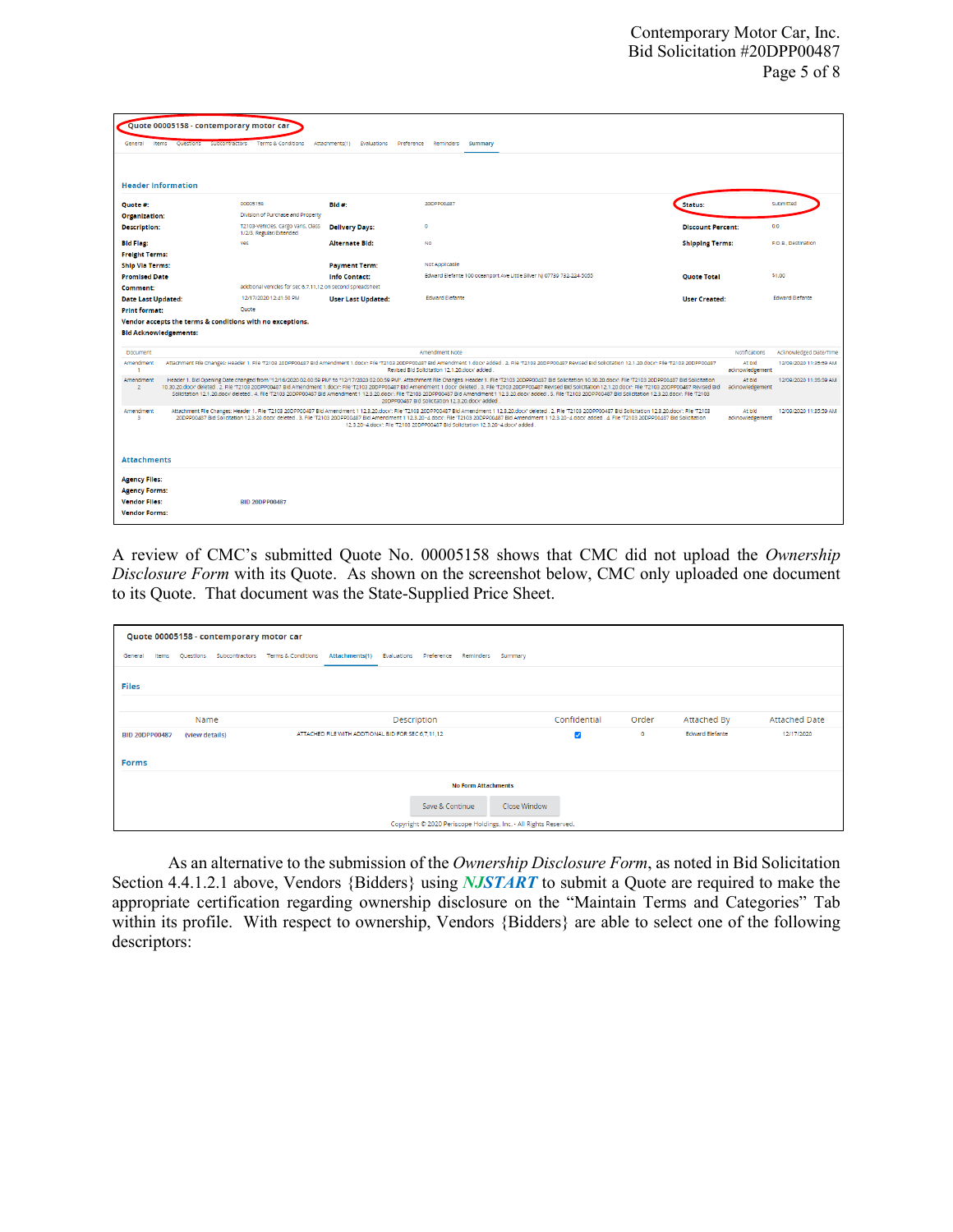## **Category: Ownership Disclosure**

Description: N.J.S.A. 52:25-24.2 requires disclosure of the names and addresses of those individuals, partnerships and/or corporations owning a 10% or greater interest in the bidding entity ("interest owners"). Further, if any of these interest owners is itself a partnership or corporation, you must disclose the names and addresses of the interest owners of that partnership or corporation.

Please select at most one category value

Select

- The bidder is a non-profit entity and is exempt from the ownership disclosure requirement. See Disclosure of Non-Profit Officers and Directors below. (No Ownership Disclosure form is required.)
- There are no individuals, partnerships or corporations with a 10% or greater interest in the bidding entity, therefore the bidder is exempt from the ownership disclosure requirement. (No Ownership Disclosure form is required.)
- □ Neither statement is applicable. A current, true and complete Statement of Bidder Ownership on the attached form has been or will be uploaded to the vendor profile prior to the submission deadline and is intended to accompany the bidder's submission.

As shown in the screenshot below, CMC did complete the Ownership Disclosure category as required. However, CMC's response to the Ownership Disclosure category required that it complete and submit the *Ownership Disclosure Form* either with its Quote or attach the form to its Vendor Profile within *NJSTART*.

## **Category: Ownership Disclosure**

Description: N.J.S.A. 52:25-24.2 requires disclosure of the names and addresses of those individuals, partnerships and/or corporations owning a 10% or greater interest in the bidding entity ("interest owners"). Further, if any of these interest owners is itself a partnership or corporation, you must disclose the names and addresses of the interest owners of that partnership or corporation.

Neither statement is applicable. A current, true and complete Statement of Bidder Ownership on the attached form has been or will be uploaded to the vendor profile prior to the submission deadline and is intended to accompany the bidder's submission.

As shown in the screenshot below, CMC did not upload the *Ownership Disclosure Form* to its profile.

|              | Vendor Profile - contemporary motor car                          |  |                                                                                                |  |  |                    |                    |  |
|--------------|------------------------------------------------------------------|--|------------------------------------------------------------------------------------------------|--|--|--------------------|--------------------|--|
|              |                                                                  |  | Organization Information Users Address Commodity Codes and Services Regions Terms & Categories |  |  | <b>Attachments</b> | Vendor Performance |  |
|              | <b>Attachments Information</b>                                   |  |                                                                                                |  |  |                    |                    |  |
|              | No Attachments found for this vendor.                            |  |                                                                                                |  |  |                    |                    |  |
| <b>Forms</b> |                                                                  |  |                                                                                                |  |  |                    |                    |  |
|              | <b>No Form Attachments</b>                                       |  |                                                                                                |  |  |                    |                    |  |
|              | Close Window                                                     |  |                                                                                                |  |  |                    |                    |  |
|              | Copyright © 2020 Periscope Holdings, Inc. - All Rights Reserved. |  |                                                                                                |  |  |                    |                    |  |

The *NJSTART* system does not prevent a Vendor {Bidder} from submitting a Quote without all of the required forms and documents attached as mandated by the specifications. The responsibility for ensuring that all necessary forms and other submittals, are uploaded into *NJSTART* necessarily and appropriately rests solely with the Vendor {Bidder}. Bid Solicitation § 1.4.2 *Vendor {Bidder} Responsibility*. Here, unfortunately, CMC submitted a Quote without the *Ownership Disclosure Form* attached.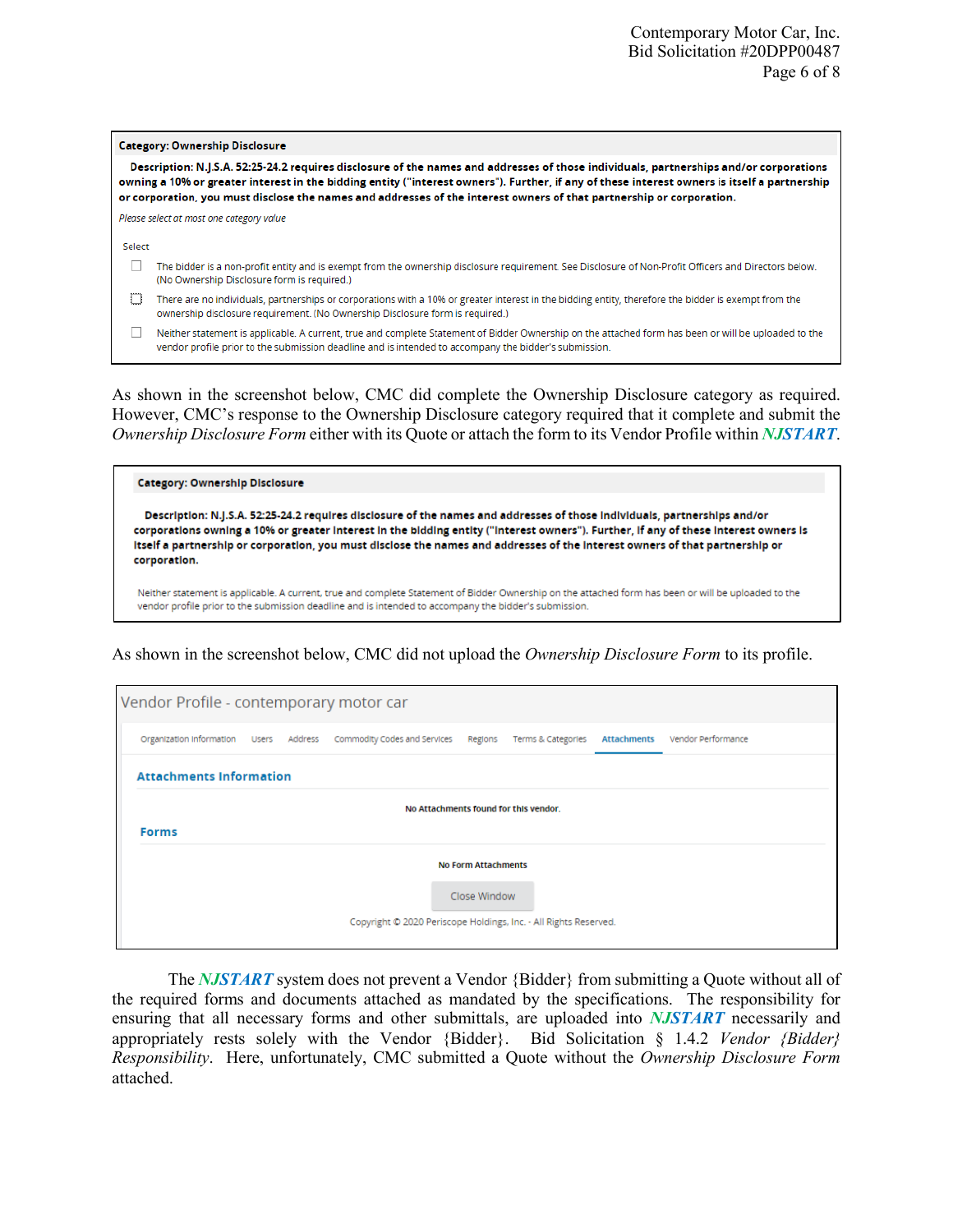Further, in the protest, CMC states that it submitted the *Ownership Disclosure Form* in November and included a 17-page pdf document as proof of Quote submission. A review of the record of this procurement reveals that CMC *created* seven Quotes in response to the Bid Solicitation.

| <b>Quote Number</b> | <b>Status</b> | <b>File Name / Documents attached</b>         |
|---------------------|---------------|-----------------------------------------------|
| 00005091            | In Progress   | "Bid 20DPP00487" - State Supplied Price Sheet |
| 00005115            | In Progress   | No documents attached                         |
| 00005120            | In Progress   | No documents attached                         |
| 00005121            | In Progress   | No documents attached                         |
| 00005122            | In Progress   | "Bid 20DPP00487" - State Supplied Price Sheet |
| 00005127            | Withdrawn     | "Bid 20DPP00487" - State Supplied Price Sheet |
| 00005158            | Submitted     | "Bid 20DPP00487" – State Supplied Price Sheet |

However, as shown on the table above, only one of those Quotes was submitted. I note that even if one of the other Quotes listed above as "In Progress" had been submitted, the *Ownership Disclosure Form* was not uploaded to any of those Quotes.[2](#page-6-0) Contrary to CMC's statement that it submitted *Ownership Disclosure Form* in November, the Division does not have any record of CMC having submitted any other Quotes within the prior six month period.

In response to CMC's question regarding the fact that it has obtained a Vendor ID, please note that a Vendor ID is created when a Vendor starts the registration process. Having a Vendor ID does not indicates that a Vendors has completed all necessary forms required for Quote submission.

In reviewing a Quote submitted in response to a Bid Solicitation, the Division does not have the power to waive the legislative requirement that a Vendor {Bidder} provide its ownership information prior to or accompanying the Quote submission. Only the New Jersey Legislature can change a requirement it has mandated. Unfortunately, CMC did not comply with any of the options available to it for the submission of ownership information. Accordingly, CMC's Quote was properly rejected by the Division's Proposal Review Unit for failure to submit the mandatory *Ownership Disclosure Form* with its Quote.

Notwithstanding CMC's interest in competing for this procurement, to allow CMC to submit the *Ownership Disclosure Form* after bid opening would violate the Legislative requirement outlined in N.J.S.A. 52:25-24.2, a requirement that this Division is not authorized to waive. This is an unfortunate situation for the State as the Division encourages competition and appreciates the time and effort put forth in preparing and submitting the Quote. In light of the findings set forth above, I sustain the Proposal Review Unit's Notice of Proposal Rejection.

<span id="page-6-0"></span> <sup>2</sup> Should CMC have questions regarding the Quotes created, it may visit the *NJSTART* Vendor Support Page and review the Division's Quick Reference Guide entitled "How to Review a Submitted Quote," located at [https://www.state.nj.us/treasury/purchase/njstart/pdf/HowtoReviewaSubmittedQuote.pdf,](https://www.state.nj.us/treasury/purchase/njstart/pdf/HowtoReviewaSubmittedQuote.pdf) which provides information and instructions on how to review created and/or submitted Quotes.